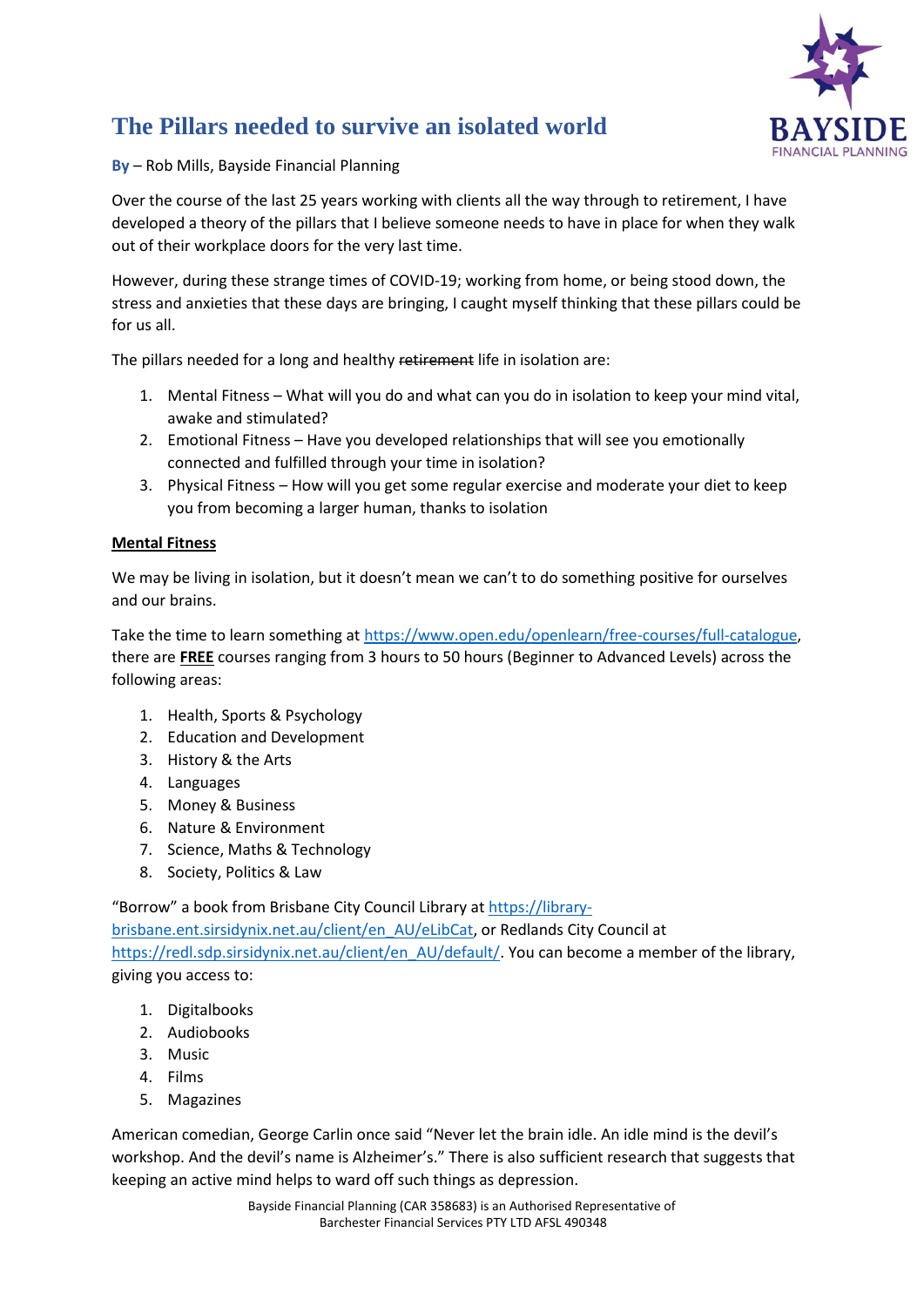### **Emotional Fitness**



We all need something to look forward to; a reason to get out of bed and out of our pyjamas!! It will mean different things to different people, and below are just some tips that may help you with your purpose.

Build yourself a daily schedule, and don't forget to start with making your bed!! Perhaps no one has extolled this virtue of making the bed each morning as well as US Naval Admiral William McRaven.

"If you make your bed every morning you will have accomplished the first task of the day. It will give you a small sense of pride and it will encourage you to do another task and another and another," he said. "By the end of the day, that one task completed will have turned into many tasks completed. Making your bed will also reinforce the fact that little things in life matter."

Creating a schedule for your daily tasks and activities that you're able to stick to will help you to form good habits and break bad ones for a happier life.

But it's not all about when you will get the vacuum out!! And let's be honest, as much as we love our spouse, child, housemate, fur-baby; if we are confined with them indefinitely…….. So, these days, we can't get down to Indoor Cricket on Thursday, the Rugby Club on Saturday, meet friends for breakfast on Sunday or have dinner with all the family on Sunday. We shouldn't let the way we are being asked to live our lives right now take away from the joy that we gain from being social!! We just have to be a little imaginative!

Set up a regular ZOOM Meeting with your friends, your family, your mates or even your work colleagues. ZOOM is an app that can be downloaded. Google have a version called Hangouts. For dinosaurs like me, there is also Facetime on my phone!!

If you need to practice on someone, send any one of us an invite!!; we could go over a portfolio review with you!!

Set a regular time, then come together; bring a drink, some nibbles and enjoy each other's company, again. Just remember; we are not Robinson Crusoe!! We are all going through this.

#### **Physical Fitness**

There aren't many things we can do for the body or mind that have such a positive and immediate impact.

Sure, we can eat a bowl of ice cream or that piece/block of chocolate when we're feeling down, and we'll briefly feel better, but it also comes with some big drawbacks; we put on weight and we'll likely have a sugar crash a few hours later. Drinking excessive amounts of alcohol can make us happier in the short term, but that's simply borrowing tomorrow's happiness, and more often than not, results in a hangover and lasting negative effects.

Exercise, however, will have both a positive chemical effect on your brain reducing stress and improving mood, as well as resulting in lasting positive benefits for the brain and body.

When you exercise, your body releases chemicals called endorphins. The release of endorphins leads to feelings of euphoria, modulation of appetite, and enhancement of the immune response. It is known that the body produces endorphins in response to prolonged, continuous exercise.